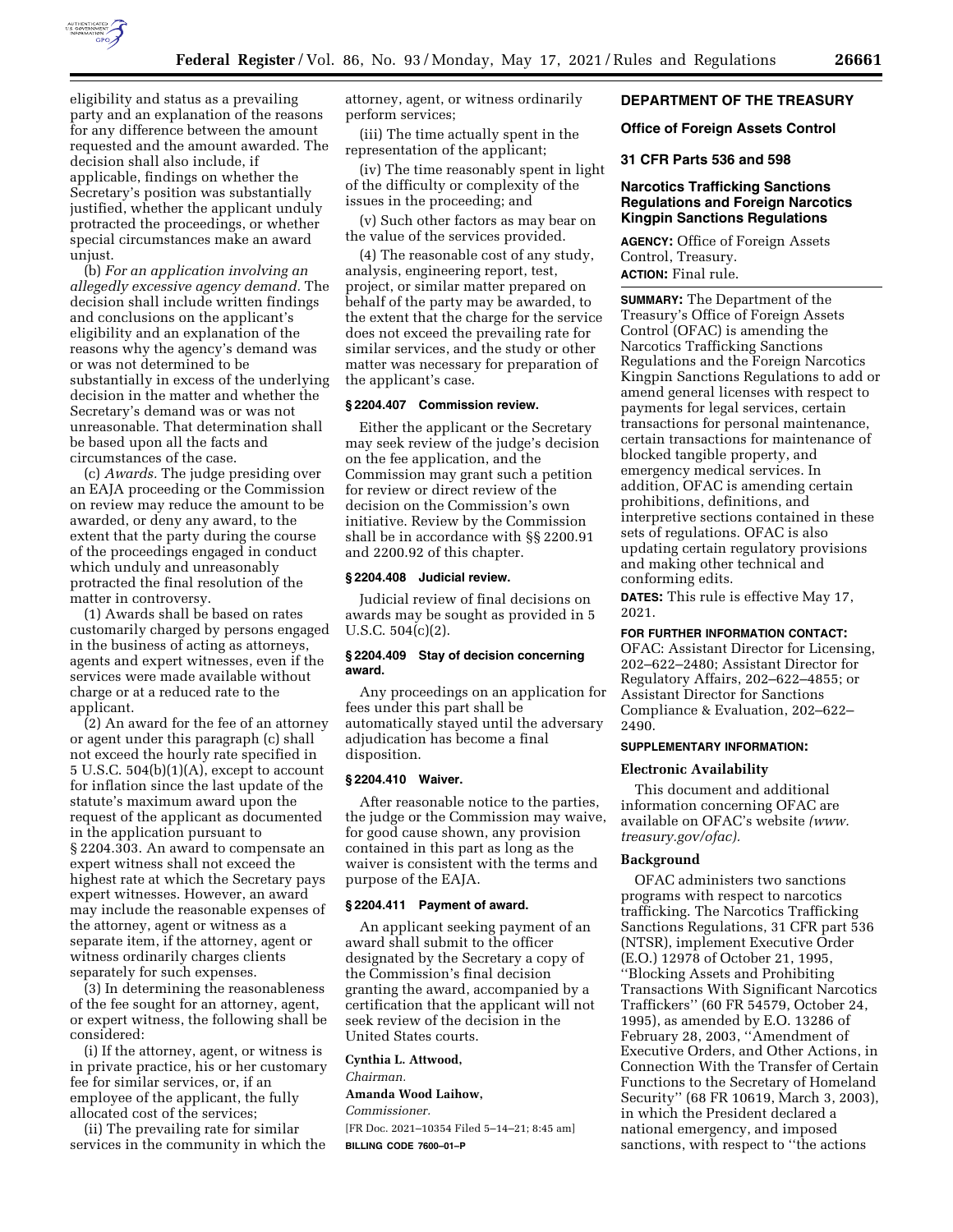of significant foreign narcotics traffickers centered in Colombia, and the unparalleled violence, corruption, and harm that they cause in the United States and abroad."

The Foreign Narcotics Kingpin Sanctions Regulations, 31 CFR part 598 (FNKSR), implement the Foreign Narcotics Kingpin Designation Act (21 U.S.C. 1901–1908), which provides authority for the application of sanctions to significant foreign narcotics traffickers and their organizations operating worldwide.

# **Current Regulatory Action**

OFAC is adopting this final rule amending the NTSR and the FNKSR with respect to general licenses for payments for legal services, certain transactions for personal maintenance, certain transactions for maintenance of blocked tangible property, and emergency medical services, as set forth in more detail below. OFAC is also amending certain prohibitions, definitions, and interpretive sections, updating certain regulatory provisions, and making other technical and conforming edits, as also described below.

*Payments for legal services.* Section 536.506 of the NTSR and § 598.507 of the FNKSR authorize U.S. persons to provide certain legal services to or on behalf of a specially designated narcotics trafficker (SDNT), as defined in § 536.312 and § 598.314, respectively, provided that any payment of professional fees and reimbursement of incurred expenses must be specifically licensed. OFAC is amending the NTSR and the FNKSR to authorize certain permissible payment mechanisms for legal services without the need for a specific license. With these amendments, OFAC incorporates two mechanisms for payment for legal services. As set forth in the regulations, these new mechanisms for the payment of legal services are subject to additional reporting and recordkeeping requirements and other conditions and limitations.

First, new § 536.507 of the NTSR and new § 598.508 of the FNKSR now authorize payments from funds originating outside the United States and that do not come from a U.S. person or any person whose property and interests in property are blocked, other than the person to whom or on whose behalf the authorized legal services are provided.

Second, new § 536.508 of the NTSR and new § 598.509 of the FNKSR now authorize payment of professional fees and reimbursement of incurred expenses from public funds in

connection with authorized legal services rendered on behalf of blocked persons.

*Certain transactions for personal maintenance.* OFAC also is adding general licenses in new § 536.509 of the NTSR and new § 598.510 of the FNKSR, authorizing SDNTs who are in U.S. custody or incarcerated in the United States to engage in certain personal maintenance transactions. Specifically, these new general licenses authorize SDNTs in U.S. custody or incarcerated in the United States to engage in certain transactions for their maintenance and the maintenance of their spouse or persons who are sharing or who would ordinarily share a common dwelling as a family with them, including receiving goods and services, engaging in employment, and establishing accounts at U.S. financial institutions. These new general licenses are subject to additional reporting and recordkeeping requirements and other conditions and limitations set forth in those sections.

*Certain transactions for maintenance of tangible blocked property.* OFAC is adding general licenses at new § 536.510 of the NTSR and new § 598.511 of the FNKSR, authorizing SDNTs to make payment for, and receive goods and services for the maintenance of, tangible property blocked pursuant to § 536.201 of the NTSR and § 598.202(a) of the FNKSR, consistent with §§ 536.206 of the NTSR and 598.207 of the FNKSR. These new general licenses are subject to additional reporting and recordkeeping requirements and other conditions and limitations set forth in those sections.

*Emergency medical services.* OFAC is amending the general license in § 536.511 of the NTSR to expand the existing authorization and adding a general license in new § 598.512 of the FNKSR, each authorizing the provision and receipt of nonscheduled emergency medical services. Revised § 536.511 of the NTSR no longer requires that payment for such services be specifically licensed.

*Definitions.* OFAC is adding and amending several definitions. To clarify the term *narcotics trafficking* as used in §§ 536.311 and 598.310, OFAC is adding, in new § 536.318 of the NTSR and new § 598.320 of the FNKSR, a definition of the term *finance*. OFAC is also adding, in § 536.319, definitions of the terms *narcotic drug, controlled substance,* and *listed chemical*.

OFAC also is amending the definition of *foreign person* in § 536.304 of the NTSR and § 598.305 of the FNKSR to add the qualifier ''wherever located'' to clarify that the term includes foreign and dual nationals regardless of their

location. OFAC is amending the definition of *specially designated narcotics trafficker* in § 536.312 of the NTSR and § 598.314 of the FNKSR to clarify that these terms include entities directly or indirectly owned 50 percent or more by one or more specially designated narcotics traffickers, whether individually or in the aggregate, as well as updating the definition of the terms *blocked account* and *blocked property*  in § 536.301 of the NTSR and § 598.301 of the FNKSR, to add a note referencing the definition of *specially designated narcotics trafficker*. OFAC is adding, in new § 536.319 of the NTSR and new § 598.321 of the FNKSR, a definition of the term *OFAC* to mean the Department of the Treasury's Office of Foreign Assets Control.

*Prohibited transactions and interpretive sections.* OFAC is updating the regulatory provisions with respect to prohibited transactions involving blocked property in § 536.201 of the NTSR. OFAC is similarly updating the FNKSR by consolidating two existing sections into revised § 598.202 and removing and reserving § 598.203. In § 536.204 and § 598.204, OFAC is clarifying the terms evasions, attempts, and conspiracies in the NTSR and the FNKSR to be consistent with the definitions of these terms in other OFAC sanctions regulations. In new § 536.410 of the NTSR and new § 598.411 of the FNKSR, OFAC is clarifying that these prohibitions include the making of any contribution or provision of funds, goods, or services by, to, or for the benefit of any person whose property and interests in property are blocked, and the receipt of any contribution or provision of funds, goods, or services from any such person. Pursuant to the International Emergency Economic Powers Act (50 U.S.C. 1701 *et seq.*) (IEEPA), the NTSR include an exception to this prohibition for donations of articles, such as food, clothing, and medicine, intended to be used to relieve human suffering, because E.O. 12978, as amended, does not include a presidential determination to the contrary.

*Updated delegation of authority by the Secretary of the Treasury.* This rule also updates the delegation of authority in § 598.803 of the FNKSR to add the Presidential Memorandum of May 15, 2015: Delegation of Functions Under the Foreign Narcotics Kingpin Designation Act and the Presidential Memorandum of May 31, 2013: Delegation of Functions Under Subsection 804(h)(2)(A) of the Foreign Narcotics Kingpin Designation Act.

*Other technical and conforming changes.* OFAC is updating certain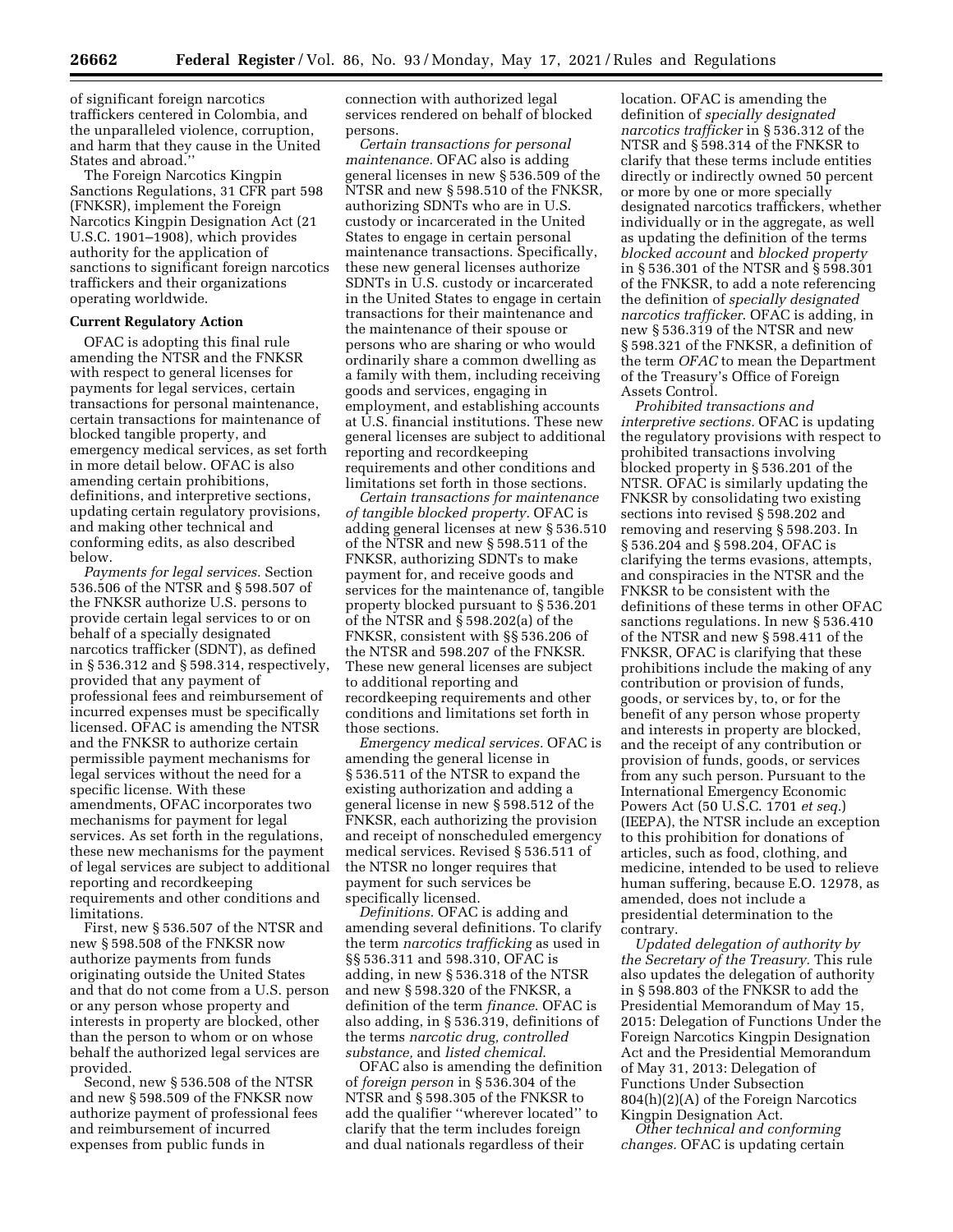regulatory provisions and making other technical and conforming changes. OFAC is updating and conforming the language in § 536.203 of the NTSR and § 598.206 of the FNKSR related to the holding of funds in interest-bearing accounts and investment and reinvestment. In new § 536.206 of the NTSR and new § 598.207 of the FNKSR, OFAC is adding a standard provision relating to expenses of maintaining blocked tangible property and liquidation of blocked property. OFAC is updating and combining the definitions of the terms *general license, license,* and *specific license* in §§ 536.305, 536.308, and 536.313 of the NTSR and §§ 598.306, 598.308, and 598.315 of the FNKSR, as well as adding § 536.300 to the NTSR and § 598.300 to the FNKSR to clarify that the definitions described in Subpart C of each part apply to the entire part. OFAC is updating the language of and making conforming edits to §§ 598.404, 598.407, and 598.409 of the FNKSR to reference § 598.202 instead of § 598.203. OFAC is also updating the language of § 536.406 in the NTSR and § 598.406 in the FNKSR, including adding a note referencing the emergency medical services authorization. In § 536.506 of the NTSR and § 598.507 of the FNKSR, OFAC is updating regulatory provisions relating to the provision of legal services. Finally, OFAC is updating the authorities citation of the NTSR.

#### **Public Participation**

Because the NFSR and the FNKSR involve a foreign affairs function, the provisions of E.O. 12866 of September 30, 1993, ''Regulatory Planning and Review'' (58 FR 51735, October 4, 1993), and the Administrative Procedure Act (5 U.S.C. 553) requiring notice of proposed rulemaking, opportunity for public participation, and delay in effective date are inapplicable. Because no notice of proposed rulemaking is required for this rule, the Regulatory Flexibility Act (5 U.S.C. 601–612) does not apply.

#### **Paperwork Reduction Act**

The collections of information related to the NTSR and the FNKSR are contained in 31 CFR part 501 (the ''Reporting, Procedures and Penalties Regulations''). Pursuant to the Paperwork Reduction Act of 1995 (44 U.S.C. 3507), those collections of information have been approved by the Office of Management and Budget under control number 1505–0164. An agency may not conduct or sponsor, and a person is not required to respond to, a collection of information unless the collection of information displays a valid control number.

# **List of Subjects**

## *31 CFR Part 536*

Administrative practice and procedure, Banks, Banking, Blocking of assets, Credit, Currency, Drug traffic control, Foreign investments in U.S., Narcotics trafficking, Foreign trade, Penalties, Reporting and recordkeeping requirements, Sanctions, Securities, Specially designated narcotics traffickers, Transfer of assets.

# *31 CFR Part 598*

Administrative practice and procedure, Banks, Banking, Blocking of assets, Credit, Currency, Drug traffic control, Foreign investments in U.S., Narcotics trafficking, Foreign trade, Penalties, Reporting and recordkeeping requirements, Sanctions, Securities, Significant foreign narcotics traffickers, Specially designated narcotics traffickers, Transfer of assets.

For the reasons set forth in the preamble, the Department of the Treasury's Office of Foreign Assets Control amends 31 CFR parts 536 and 598 as follows:

# **PART 536—NARCOTICS TRAFFICKING SANCTIONS REGULATIONS**

■ 1. The authority citation for part 536 continues to read as follows:

**Authority:** 3 U.S.C. 301; 31 U.S.C. 321(b); 50 U.S.C. 1601–1651, 1701–1706; Pub. L. 101–410, 104 Stat. 890, as amended (28 U.S.C. 2461 note); E.O. 12978, 60 FR 54579, 3 CFR, 1995 Comp., p. 415; E.O. 13286, 68 FR 10619, 3 CFR, 2003 Comp., p. 166.

# **Subpart B—Prohibitions**

■ 2. Revise § 536.201 to read as follows:

#### **§ 536.201 Prohibited transactions.**

(a) All property and interests in property that are in the United States, that come within the United States, or that are or come within the possession or control of any U.S. person, of a specially designated narcotics trafficker are blocked and may not be transferred, paid, exported, withdrawn, or otherwise dealt in.

(b) The prohibitions in paragraph (a) of this section include prohibitions on the following transactions:

(1) The making of any contribution or provision of funds, goods, or services by, to, or for the benefit of any person whose property and interests in property are blocked pursuant to paragraph (a) of this section, other than donations of articles, such as food, clothing, and medicine, intended to be used to relieve human suffering; and

(2) The receipt of any contribution or provision of funds, goods, or services

from any person whose property and interests in property are blocked pursuant to paragraph (a) of this section.

(c) Unless authorized by this part or by a specific license expressly referring to this part, any dealing in securities (or evidence thereof) held within the possession or control of a U.S. person and either registered or inscribed in the name of, or known to be held for the benefit of, or issued by, a specially designated narcotics trafficker is prohibited. This prohibition includes the transfer (including the transfer on the books of any issuer or agent thereof), disposition, transportation, importation, exportation, or withdrawal of, or the endorsement or guaranty of signatures on, any securities on or after the effective date. This prohibition applies irrespective of the fact that at any time (whether prior to, on, or subsequent to the effective date) the registered or inscribed owner of any such securities may have or might appear to have assigned, transferred, or otherwise disposed of the securities.

(d) The prohibitions in paragraph (a) of this section apply except to the extent provided by regulations, orders, directives, or licenses that may be issued pursuant to this part, and notwithstanding any contract entered into or any license or permit granted prior to the effective date.

**Note 1 to § 536.201:** *See* § 536.312 and the notes to that section for the definition and information about the public listing of specially designated narcotics traffickers and OFAC's Specially Designated Nationals and Blocked Persons List (SDN List). *See*  § 536.312(d) concerning entities that may not be listed on the SDN List but whose property and interests in property are nevertheless blocked pursuant to this section.

**Note 2 to § 536.201:** Sections 501.806 and 501.807 of this chapter describe the procedures to be followed by persons seeking, respectively, the unblocking of funds that they believe were blocked due to mistaken identity, and administrative reconsideration of their status as persons whose property and interests in property are blocked pursuant to this section.

■ 3. Revise § 536.203 to read as follows:

#### **§ 536.203 Holding of funds in interestbearing accounts; investment and reinvestment.**

(a) Except as provided in paragraphs (e) or (f) of this section, or as otherwise directed or authorized by OFAC, any U.S. person holding funds, such as currency, bank deposits, or liquidated financial obligations, subject to § 536.201 shall hold or place such funds in a blocked interest-bearing account located in the United States.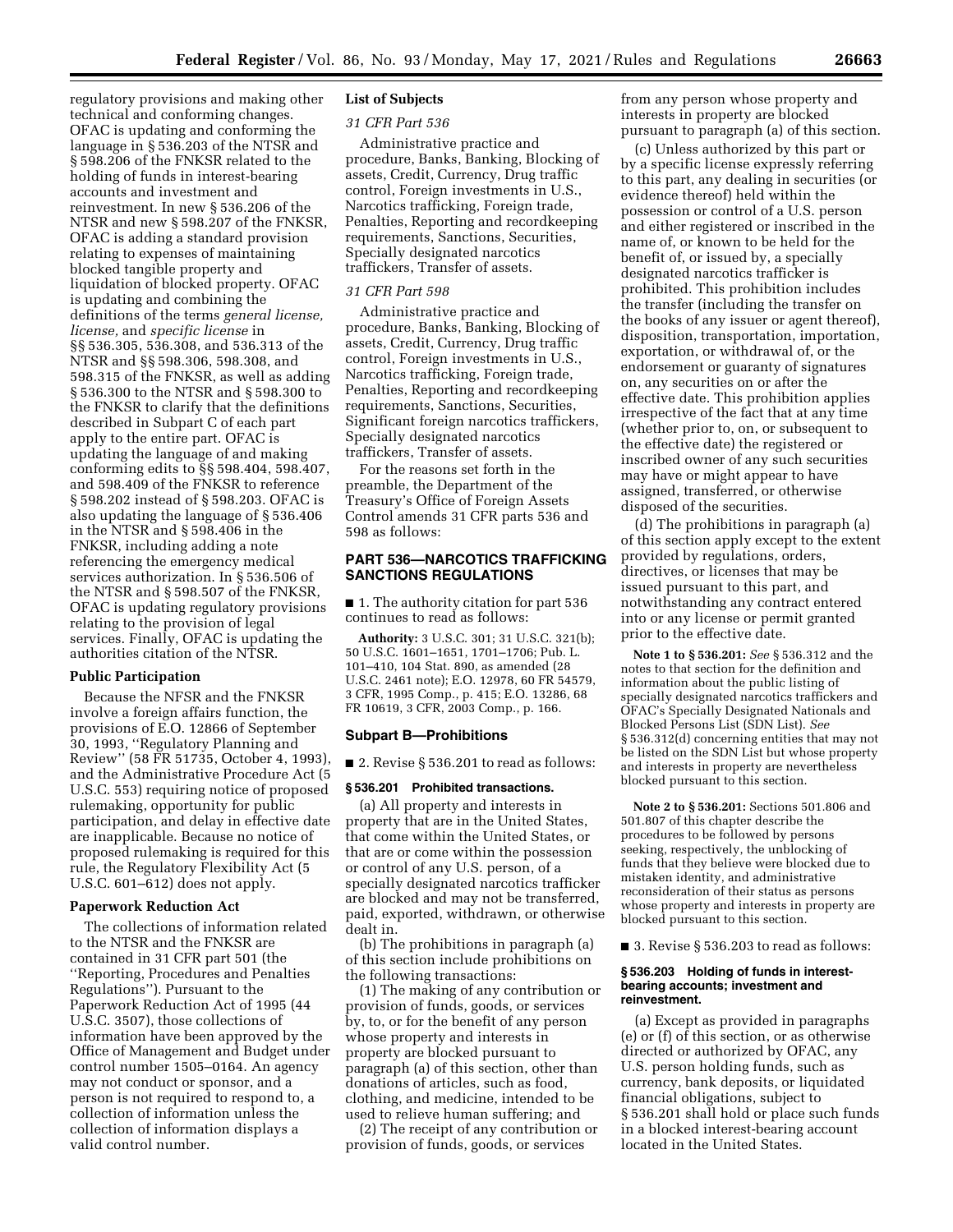(b)(1) For purposes of this section, the term *blocked interest-bearing account*  means a blocked account:

(i) In a federally insured U.S. bank, thrift institution, or credit union, provided the funds are earning interest at rates that are commercially reasonable; or

(ii) With a broker or dealer registered with the Securities and Exchange Commission under the Securities Exchange Act of 1934 (15 U.S.C. 78a *et seq.*), provided the funds are invested in a money market fund or in U.S. Treasury bills.

(2) Funds held or placed in a blocked account pursuant to paragraph (a) of this section may not be invested in instruments the maturity of which exceeds 180 days.

(c) For purposes of this section, a rate is commercially reasonable if it is the rate currently offered to other depositors on deposits or instruments of comparable size and maturity.

(d) For purposes of this section, if interest is credited to a separate blocked account or subaccount, the name of the account party on each account must be the same.

(e) Blocked funds held in instruments the maturity of which exceeds 180 days at the time the funds become subject to § 536.201 may continue to be held until maturity in the original instrument, provided any interest, earnings, or other proceeds derived therefrom are paid into a blocked interest-bearing account in accordance with paragraphs (a) or (f) of this section.

(f) Blocked funds held in accounts or instruments outside the United States at the time the funds become subject to § 536.201 may continue to be held in the same type of accounts or instruments, provided the funds earn interest at rates that are commercially reasonable.

(g) This section does not create an affirmative obligation for the holder of blocked tangible property, such as real or personal property, or of other blocked property, such as debt or equity securities, to sell or liquidate such property. However, OFAC may issue licenses permitting or directing such sales or liquidation in appropriate cases.

(h) Funds subject to this section may not be held, invested, or reinvested in a manner that provides financial or economic benefit or access to a specially designated narcotics trafficker, nor may their holder cooperate in or facilitate the pledging or other attempted use as collateral of blocked funds or other assets.

■ 4. Revise § 536.204 to read as follows:

#### **§ 536.204 Evasions; attempts; conspiracies.**

(a) Any transaction on or after the effective date that has the purpose of evading or avoiding, causes a violation of, or attempts to violate any of the prohibitions set forth in this part is prohibited.

(b) Any conspiracy formed to violate the prohibitions set forth in this part is prohibited.

■ 5. Add § 536.206 to subpart B to read as follows:

## **§ 536.206 Expenses of maintaining blocked tangible property; liquidation of blocked property.**

(a) Except as otherwise authorized, and notwithstanding the existence of any rights or obligations conferred or imposed by any international agreement or contract entered into or any license or permit granted prior to the effective date, all expenses incident to the maintenance of tangible property blocked pursuant to § 536.201 shall be the responsibility of the owners or operators of such property, which expenses shall not be met from blocked funds.

(b) Property blocked pursuant to § 536.201 may, in the discretion of OFAC, be sold or liquidated and the net proceeds placed in a blocked interestbearing account in the name of the owner of the property.

#### **Subpart C—General Definitions**

■ 6. Add § 536.300 to subpart C to read as follows:

#### **§ 536.300 Applicability of definitions.**

The definitions in this subpart apply throughout the entire part.

■ 7. Revise § 536.301 to read as follows:

## **§ 536.301 Blocked account; blocked property.**

The terms *blocked account* and *blocked property* mean any account or property subject to the prohibitions in § 536.201 held in the name of a specially designated narcotics trafficker, or in which such person has an interest, and with respect to which payments, transfers, exportations, withdrawals, or other dealings may not be made or effected except pursuant to a license or other authorization from OFAC expressly authorizing such action.

**Note 1 to § 536.301:** *See* § 536.312 concerning the blocked status of property and interests in property of an entity that is directly or indirectly owned, whether individually or in the aggregate, 50 percent or more by one or more specially designated narcotics traffickers.

■ 8. Revise § 536.304 to read as follows:

## **§ 536.304 Foreign person.**

The term *foreign person* means any citizen or national of a foreign state (including any such individual who is also a citizen or national of the United States), wherever located, or any entity not organized solely under the laws of the United States or existing solely in the United States, but does not include a foreign state.

## **§ 536.305 [Removed and Reserved]**

■ 9. Remove and reserve § 536.305.

■ 10. Revise § 536.308 to read as follows:

#### **§ 536.308 Licenses; general and specific.**

(a) Except as otherwise provided in this part, the term *license* means any license or authorization contained in or issued pursuant to this part.

(b) The term *general license* means any license or authorization the terms of which are set forth in subpart E of this part or made available on OFAC's website: *[www.treasury.gov/ofac](http://www.treasury.gov/ofac)*.

(c) The term *specific license* means any license or authorization issued pursuant to this part, but not set forth in subpart E of this part or made available on OFAC's website: *[www.treasury.gov/ofac](http://www.treasury.gov/ofac)*.

**Note 1 to § 536.308:** *See* § 501.801 of this chapter on licensing procedures.

■ 11. Revise § 536.312 to read as follows:

#### **§ 536.312 Specially designated narcotics trafficker.**

The term *specially designated narcotics trafficker* means:

(a) Persons listed in the Annex to Executive Order 12978 of October 24, 1995, as amended;

(b) Foreign persons designated by the Secretary of the Treasury, in consultation with the Attorney General, Secretary of Homeland Security, and the Secretary of State, because they are found:

(1) To play a significant role in international narcotics trafficking centered in Colombia; or

(2) Materially to assist in, or provide financial or technological support for or goods or services in support of, the narcotics trafficking activities of specially designated narcotics traffickers;

(c) Persons determined by the Secretary of the Treasury, in consultation with the Attorney General, Secretary of Homeland Security, and the Secretary of State, to be owned or controlled by, or to act for or on behalf of, any other specially designated narcotics trafficker; and

(d) Entities owned in the aggregate, directly or indirectly, 50 percent or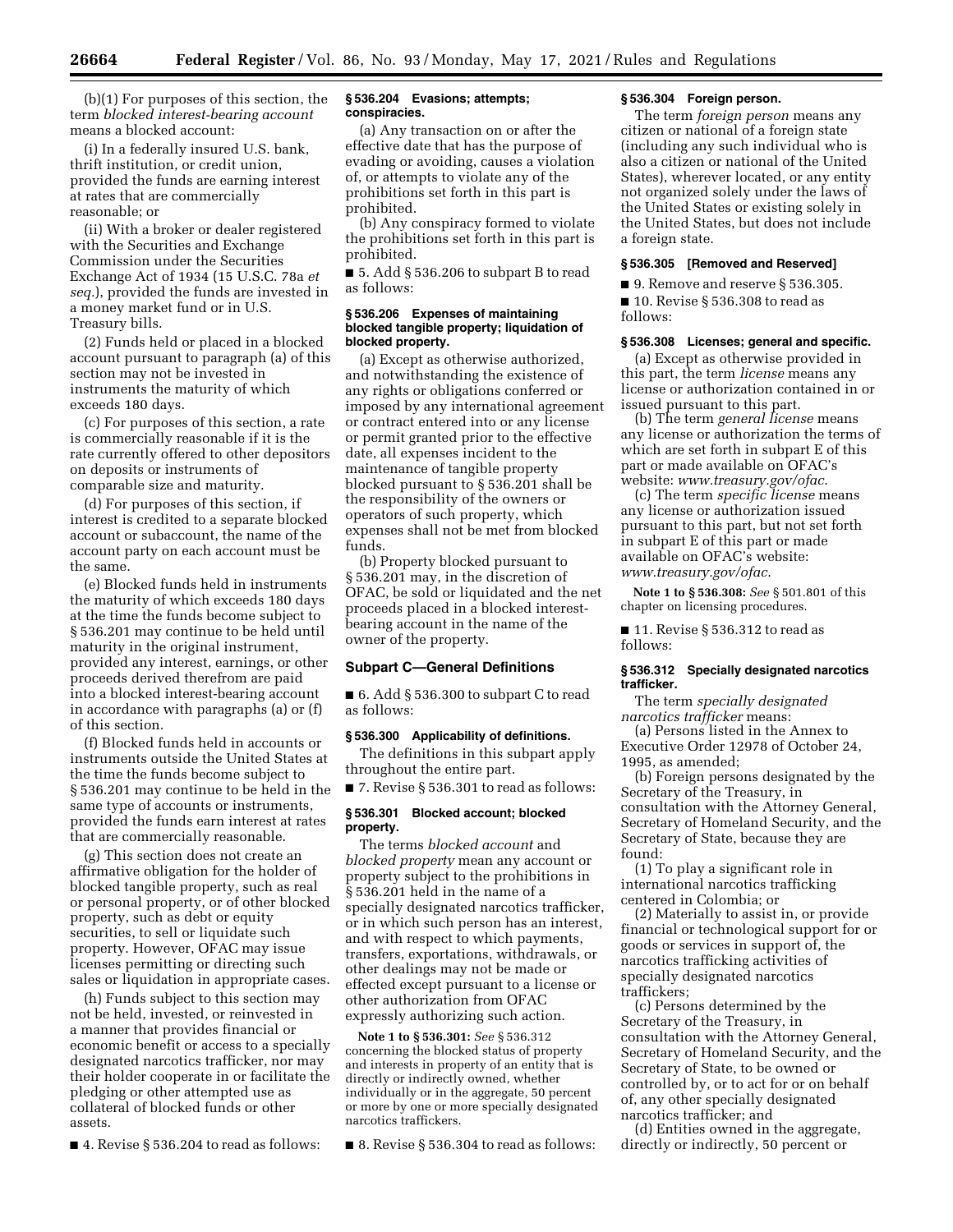more by one or more specially designated narcotics traffickers.

**Note 1 to § 536.312:** The names of persons determined to fall within paragraph (a), (b), or (c) of this section, whose property and interests in property therefore are blocked pursuant to § 536.201, are published in the **Federal Register** and incorporated into OFAC's Specially Designated Nationals and Blocked Persons List (SDN List) with the identifier ''[SDNT].'' The SDN List is accessible through the following page on OFAC's website*: [www.treasury.gov/sdn.](http://www.treasury.gov/sdn)*  Additional information pertaining to the SDN List can be found in Appendix A to this chapter. Entities that fall within paragraph (d) of this section are also persons whose property and interests in property are blocked pursuant to this part, whether or not they are identified by OFAC or appear on the SDN List.

**Note 2 to § 536.312:** The International Emergency Economic Powers Act (50 U.S.C. 1701–1706), in Section 203 (50 U.S.C. 1702), authorizes the blocking of the property and interests in property of a person during the pendency of an investigation. The names of persons whose property and interests in property are blocked pending investigation pursuant to § 536.201 also are published in the **Federal Register** and incorporated into the SDN List with the identifier ''[BPI– SDNT].''

**Note 3 to § 536.312:** Sections 501.806 and 501.807 of this chapter describe the procedures to be followed by persons seeking, respectively, the unblocking of funds that they believe were blocked due to mistaken identity, or administrative reconsideration of their status as persons whose property and interests in property are blocked pursuant to this part.

#### **§ 536.313 [Removed and Reserved]**

■ 12. Remove and reserve § 536.313.

■ 13. Add § 536.318 to subpart C to read as follows:

#### **§ 536.318 Finance.**

The term *finance* includes engaging in any transaction involving funds, other assets, property, or interest in property, that are derived, obtained, or retained from, directly or indirectly, narcotic drugs, controlled substances, or listed chemicals. This includes the transporting, transmitting, or transferring of any such assets, property, or interests in property that creates the appearance that the funds, assets, or property were legitimately acquired, furthers the illicit activity, conceals or disguises the assets, avoids reporting requirements, or otherwise promotes the carrying on of illicit activity, such as money laundering.

**Note 1 to § 536.318:** The definition of finance listed above is specific to this part and not any other parts of Chapter 31. *See*  § 536.101.

■ 14. Add § 536.319 to subpart C to read as follows:

## **§ 536.319 Narcotic drug; controlled substance; listed chemical.**

The terms *narcotic drug, controlled substance,* and *listed chemical* have the meanings given those terms in section 102 of the Controlled Substances Act (21 U.S.C. 802).

■ 15. Add § 536.320 to subpart C to read as follows:

# **§ 536.320 OFAC.**

The term *OFAC* means the Department of the Treasury's Office of Foreign Assets Control.

#### **Subpart D—Interpretations**

■ 16. Revise § 536.406 to read as follows:

#### **§ 536.406 Provision of services.**

(a) The prohibitions on transactions contained in § 536.201 apply to services performed in the United States or by U.S. persons, wherever located, including by a foreign branch of an entity located in the United States:

(1) On behalf of or for the benefit of a specially designated narcotics trafficker; or

(2) With respect to property interests of a specially designated narcotics trafficker.

(b) For example, U.S. persons may not, except as authorized by or pursuant to this part, provide legal, accounting, financial, brokering, freight forwarding, transportation, public relations, or other services to a specially designated narcotics trafficker.

**Note 1 to § 536.406:** *See* §§ 536.506 and 536.511 on licensing policy with regard to the provision of certain legal and emergency medical services.

■ 17. Revise § 536.407 to read as follows:

## **§ 536.407 Offshore transactions involving blocked property.**

The prohibitions in § 536.201 on transactions or dealings involving blocked property, as defined in § 536.301, apply to transactions by any U.S. person in a location outside the United States.

■ 18. Revise § 536.409 to read as follows:

## **§ 536.409 Credit extended and cards issued by financial institutions to a person whose property and interests in property are blocked.**

The prohibition in § 536.201 on dealing in property subject to that section prohibits U.S. financial institutions from performing under any existing credit agreements, including

charge cards, debit cards, or other credit facilities issued by a financial institution to a specially designated narcotics trafficker.

■ 19. Add § 536.410 to subpart D to read as follows:

#### **§ 536.410 Charitable contributions.**

Unless specifically authorized by OFAC pursuant to this part, no charitable contribution of funds, goods, services, or technology, except donations of articles, such as food, clothing, and medicine, intended to relieve human suffering, may be made by, to, or for the benefit of, or received from, a specially designated narcotics trafficker. For the purposes of this part, a contribution is made by, to, or for the benefit of, or received from, a specially designated narcotics trafficker if made by, to, or in the name of, or received from or in the name of, such a person; if made by, to, or in the name of, or received from or in the name of, an entity or individual acting for or on behalf of, or owned or controlled by, such a person; or if made in an attempt to violate, to evade, or to avoid the bar on the provision of contributions by, to, or for the benefit of such a person, or the receipt of contributions from such a person.

## **Subpart E—Licenses, Authorizations, and Statements of Licensing Policy**

■ 20. Revise § 536.506 to read as follows:

#### **§ 536.506 Provision of certain legal services.**

(a) The provision of the following legal services to or on behalf of specially designated narcotics traffickers is authorized, provided that any receipt of payment of professional fees and reimbursement of incurred expenses must be authorized pursuant to § 536.507 or 536.508, which authorize certain payments for legal services; via specific licenses; or otherwise pursuant to this part:

(1) Provision of legal advice and counseling on the requirements of and compliance with the laws of the United States or any jurisdiction within the United States, provided that such advice and counseling are not provided to facilitate transactions in violation of this part;

(2) Representation of persons named as defendants in or otherwise made parties to legal, arbitration, or administrative proceedings before any U.S. federal, state, or local court or agency;

(3) Initiation and conduct of legal, arbitration, or administrative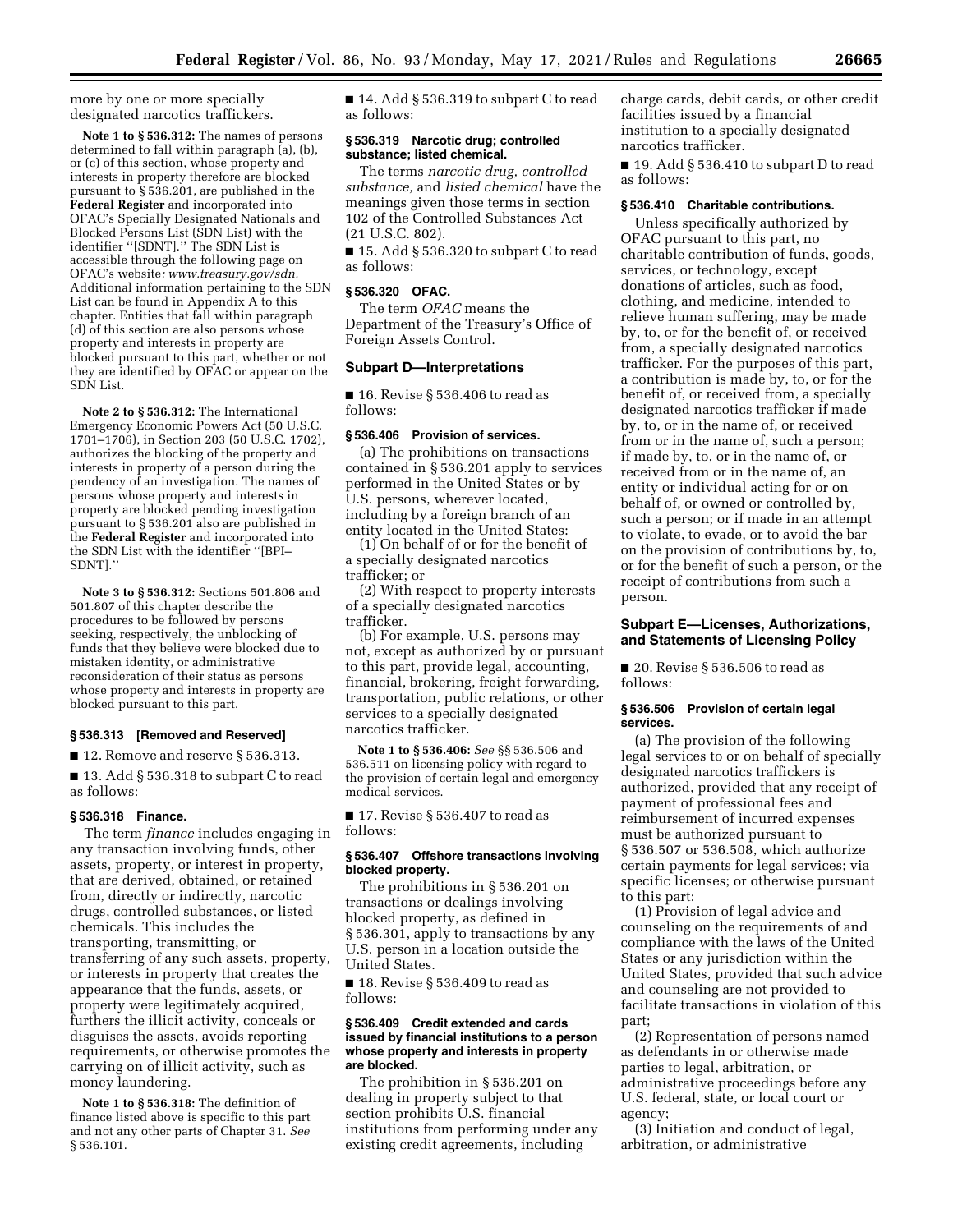proceedings before any U.S. federal, state, or local court or agency;

(4) Representation of persons before any U.S. federal, state, or local court or agency with respect to the imposition, administration, or enforcement of U.S. sanctions against such persons; and

(5) Provision of legal services in any other context in which prevailing U.S. law requires access to legal counsel at public expense.

(b) The provision of any other legal services to specially designated narcotics traffickers not otherwise authorized in this part, requires the issuance of a specific license.

(c) U.S. persons do not need to obtain specific authorization to provide related services, such as making filings and providing other administrative services, that are ordinarily incident to the provision of services authorized by this paragraph. Additionally, U.S. persons who provide services authorized by this section do not need to obtain specific authorization to contract for related services that are ordinarily incident to the provision of those legal services, such as those provided by private investigators or expert witnesses, or to pay for such services. *See* § 536.405.

(d) Entry into a settlement agreement or the enforcement of any lien, judgment, arbitral award, decree, or other order through execution, garnishment, or other judicial process purporting to transfer or otherwise alter or affect property or interests in property blocked pursuant to § 536.201 is prohibited unless licensed pursuant to this part.

**Note 1 to § 536.506:** Pursuant to part 501, subpart E, of this chapter, U.S. persons seeking administrative reconsideration or judicial review of their designation or the blocking of their property and interests in property may apply for a specific license from OFAC to authorize the release of certain blocked funds for the payment of professional fees and reimbursement of incurred expenses for the provision of such legal services where alternative funding sources are not available

# **§ 536.507 [Redesignated as § 536.511]**

■ 21. Redesignate § 536.507 as § 536.511.

■ 22. Add new § 536.507 to subpart E to read as follows:

## **§ 536.507 Payments for legal services from funds originating outside the United States.**

(a) *Professional fees and incurred expenses.* (1) Receipt of payment of professional fees and reimbursement of incurred expenses for the provision of legal services authorized pursuant to § 536.506(a) to or on behalf of a specially designated narcotics trafficker is authorized from funds originating outside the United States, provided that the funds do not originate from:

(i) A source within the United States; (ii) Any source, wherever located, within the possession or control of a U.S. person; or

(iii) Any individual or entity, other than the person on whose behalf the legal services authorized pursuant to § 536.506(a) are to be provided, whose property and interests in property are blocked pursuant to any part of this chapter or any Executive order or statute.

(2) Nothing in this paragraph authorizes payments for legal services using funds in which a specially designated narcotics trafficker, or any other person whose property and interests in property are blocked pursuant to any other part of this chapter, or any Executive order or statute has an interest.

(b) Reports. (1) U.S. persons who receive payments pursuant to paragraph (a) of this section must submit annual reports no later than 30 days following the end of the calendar year during which the payments were received providing information on the funds received. Such reports shall specify:

(i) The individual or entity from whom the funds originated and the amount of funds received; and (ii) If applicable:

(A) The names of any individuals or entities providing related services to the U.S. person receiving payment in connection with authorized legal services, such as private investigators or expert witnesses;

(B) A general description of the services provided; and

(C) The amount of funds paid in connection with such services.

(2) The reports, which must reference this section, are to be submitted to OFAC using one of the following methods:

(i) *Email (preferred method): [OFAC.](mailto:OFAC.Regulations.Reports@treasury.gov) [Regulations.Reports@treasury.gov](mailto:OFAC.Regulations.Reports@treasury.gov)*; or

(ii) *U.S. Mail:* OFAC Regulations Reports, Office of Foreign Assets Control, U.S. Department of the Treasury, 1500 Pennsylvania Avenue NW, Freedman's Bank Building, Washington, DC 20220.

■ 23. Add § 536.508 to subpart E to read as follows:

#### **§ 536.508 Payment of legal fees and expenses at public expense.**

U.S. persons that are attorneys, law firms, or legal services organizations are authorized to receive payment of professional fees and reimbursement of incurred expenses from public funds for the provision of legal services authorized by § 536.506(a).

 $\blacksquare$  24. Add § 536.509 to subpart E to read as follows:

### **§ 536.509 Certain transactions for maintenance, employment, and related banking services for blocked individuals physically located in the United States.**

(a) Individuals who are specially designated narcotics traffickers who are in U.S. custody or incarcerated in jails, prisons, or similar facilities in the United States (''covered individuals''), are authorized to engage in the following transactions within the United States:

(1) Purchasing, making payment for, and receiving goods and services for their maintenance and the maintenance of their spouse or persons who would ordinarily share a common dwelling as a family with them, located in the United States, including food, clothing, housing, medical care, education, transportation, insurance, and utilities;

(2) Obtaining or continuing employment and engaging in all transactions ordinarily incident to such employment, including receipt of salary and benefits;

(3) Establishing accounts with a U.S. financial institution, or a commissarytype account with a prison, jail, or other similar facility, located in the United States, for use in connection with the transactions authorized in paragraph  $(a)(1)$  and  $(a)(2)$  of this section; and

(4) Receiving and making funds transfers in furtherance of the authorized transactions set forth in paragraphs (a)(1) through (3) of this section from unblocked funds originating within or outside the United States, provided that any funds received may not originate from any individual or entity whose property or interests in property are blocked pursuant to any part of this chapter or any Executive order or statute, other than the covered individual or his or her spouse or persons who would ordinarily share a common dwelling as a family with the covered individual.

(b) Any financial institution that has established any account pursuant to paragraph (a)(3) of this section, excluding commissary-type accounts with prisons, jails, or other similar facilities, must provide the name and address of the financial institution, the name of the account holder, and the account number to OFAC within 10 business days of the establishment of the account.

(c) This general license does not authorize any funds transfers to any location outside the United States.

**Note 1 to paragraph (c):** A covered individual has an interest in any funds remaining in a commissary-type account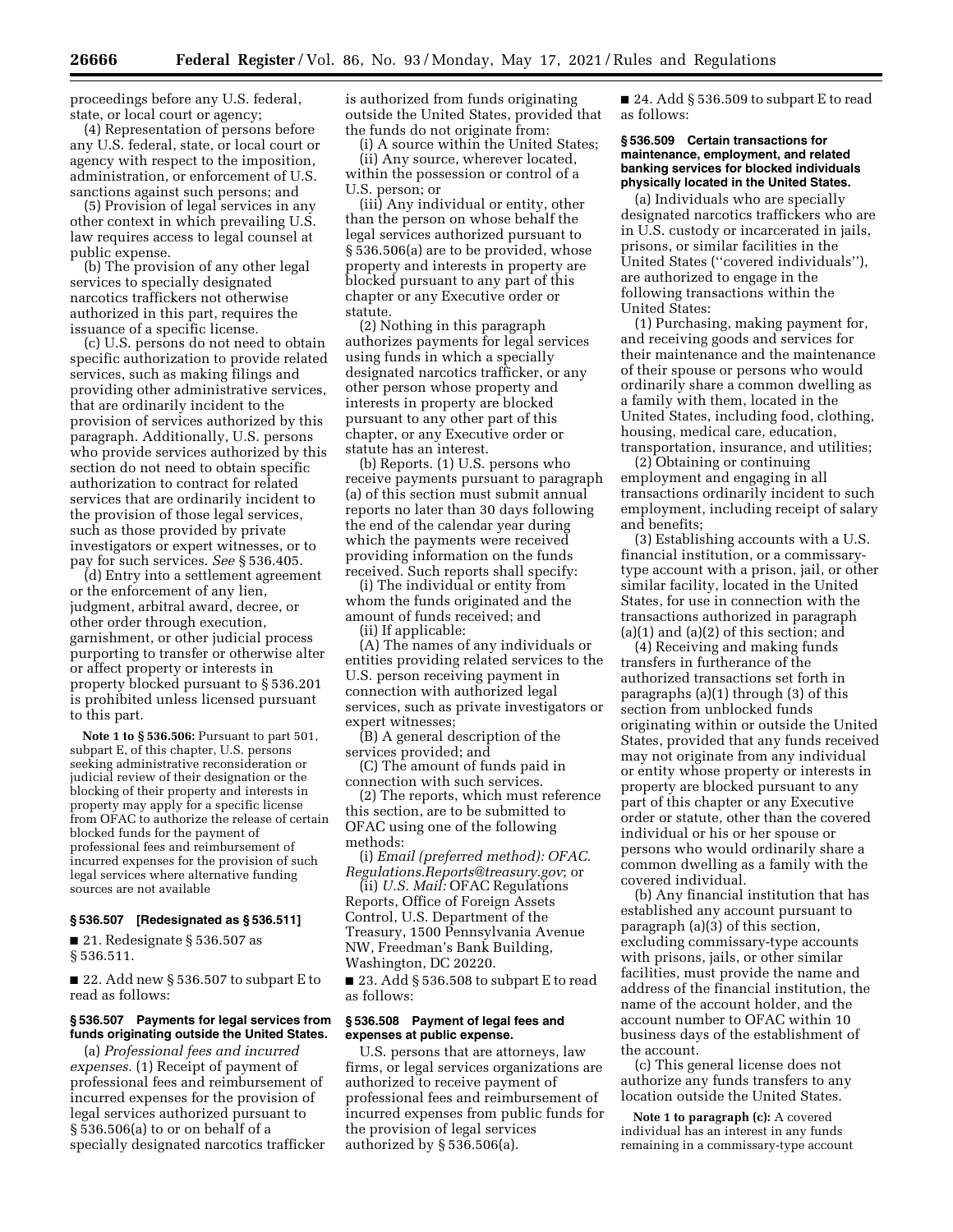with a prison, jail, or other similar facility established pursuant to paragraph (a)(3) of this section after the covered individual is released from custody or incarceration.

**Note 2 to paragraph (c):** In the case of individuals who are in custody or incarcerated, funds transfers must be authorized by and consistent with the conditions, protocols, and other requirements established by the jail, prison, or other facility.

**Note 3 to § 536.509:** The authorization in this section only applies to laws and regulations administered by OFAC and should not be interpreted to excuse compliance with other applicable laws or regulations, including the immigration laws of the United States.

■ 25. Add § 536.510 to subpart E to read as follows:

## **§ 536.510 Certain transactions for the expenses of maintaining blocked tangible property.**

(a) Specially designated narcotics traffickers are authorized to engage in the following transactions:

(1) Making payment for and receiving goods and services for the maintenance of blocked tangible property required pursuant to § 536.206; and

(2) Receiving and making funds transfers in furtherance of the authorized transactions set forth in paragraph (a)(1) of this section from unblocked funds originating outside the United States, provided that any funds received may not originate from any individual or entity whose property or interests in property are blocked pursuant to any part of this chapter or any Executive order or statute, other than the specially designated narcotics trafficker(s), who owns the property.

(b)(1) Any person making payment for or receiving goods and services for the maintenance of tangible property blocked pursuant to § 536.201 and authorized by paragraph (a)(1) of this section must file a report on the transactions with OFAC within 30 days of the first transaction related to that property and annually thereafter. Such reports shall include the following numbered sections and information:

(i) Estimated or actual dollar value of the transaction(s), as determined by the value of the payment, goods, or services;

(ii) A description of the blocked property;

(iii) The parties involved;

(iv) The type and scope of

transactions conducted; and (v) The dates and duration of the transactions.

(2) The reports, which must reference this section, are to be submitted to OFAC using one of the following methods:

(i) *Email (preferred method): [OFAC](mailto:OFAC.Regulations.Reports@treasury.gov) [.Regulations.Reports@treasury.gov;](mailto:OFAC.Regulations.Reports@treasury.gov)* or

(ii) *U.S. mail:* OFAC Regulations Reports, Office of Foreign Assets Control, U.S. Department of the Treasury, 1500 Pennsylvania Avenue NW, Freedman's Bank Building, Washington, DC 20220.

■ 26. Revise newly redesignated § 536.511 to read as follows:

#### **§ 536.511 Emergency medical services.**

The provision and receipt of nonscheduled emergency medical services that are prohibited by this part are authorized.

## **PART 598—FOREIGN NARCOTICS KINGPIN SANCTIONS REGULATIONS**

■ 27. The authority citation for part 598 is revised to read as follows:

**Authority:** 3 U.S.C. 301; 21 U.S.C. 1901– 1908; 31 U.S.C. 321(b); Pub. L. 101–410, 104 Stat. 890, as amended (28 U.S.C. 2461 note).

#### **Subpart B—Prohibitions**

■ 28. Revise § 598.202 to read as follows:

## **§ 598.202 Prohibited transactions.**

(a) All property and interests in property that are in the United States, that come within the United States, or that are or come within the possession or control of any U.S. person, of a specially designated narcotics trafficker are blocked and may not be transferred, paid, exported, withdrawn, or otherwise dealt in.

**Note 1 to paragraph (a):** *See* § 598.314 and the notes to that section for the definition and information about the public listing of specially designated narcotics traffickers and OFAC's Specially Designated Nationals and Blocked Persons List (SDN List). *See*  paragraph (c) of § 598.314 concerning entities that may not be listed on the SDN List but whose property and interests in property are nevertheless blocked pursuant to paragraph (a) of this section.

**Note 2 to paragraph (a):** Sections 501.806 and 501.807 of this chapter describe the procedures to be followed by persons seeking, respectively, the unblocking of funds that they believe were blocked due to mistaken identity, and administrative reconsideration of their status as persons whose property and interests in property are blocked pursuant to paragraph (a) of this section.

(b) The prohibitions in paragraph (a) of this section include prohibitions on the following transactions:

(1) The making of any contribution or provision of funds, goods, or services by, to, or for the benefit of any person whose property and interests in property are blocked pursuant to paragraph (a) of this section; and

(2) The receipt of any contribution or provision of funds, goods, or services from any person whose property and interests in property are blocked pursuant to paragraph (a) of this section.

(c) Unless authorized by this part or by a specific license expressly referring to this part, any dealing in securities (or evidence thereof) held within the possession or control of a U.S. person and either registered or inscribed in the name of, or known to be held for the benefit of, or issued by, a specially designated narcotics trafficker is prohibited. This prohibition includes the transfer (including the transfer on the books of any issuer or agent thereof), disposition, transportation, importation, exportation, or withdrawal of, or the endorsement or guaranty of signatures on, any securities on or after the effective date. This prohibition applies irrespective of the fact that at any time (whether prior to, on, or subsequent to the effective date) the registered or inscribed owner of any such securities may have or might appear to have assigned, transferred, or otherwise disposed of the securities.

(d) The prohibitions in paragraph (a) of this section apply except to the extent provided by regulations, orders, directives, or licenses that may be issued pursuant to this part, and notwithstanding any contract entered into or any license or permit granted prior to the effective date.

## **§ 598.203 [Removed and Reserved]**

■ 29. Remove and reserve § 598.203.

■ 30. Revise § 598.204 to read as follows:

#### **§ 598.204 Evasions; attempts; conspiracies.**

(a) Any transaction on or after the effective date that has the purpose of evading or avoiding, causes a violation of, or attempts to violate any of the prohibitions set forth in this part is prohibited.

(b) Any conspiracy formed to violate the prohibitions set forth in this part is prohibited.

■ 31. Revise § 598.206 to read as follows:

#### **§ 598.206 Holding of funds in interestbearing accounts; investment and reinvestment.**

(a) Except as provided in paragraphs (e) or (f) of this section, or as otherwise directed or authorized by OFAC, any U.S. person holding funds, such as currency, bank deposits, or liquidated financial obligations, subject to § 598.202 shall hold or place such funds in a blocked interest-bearing account located in the United States.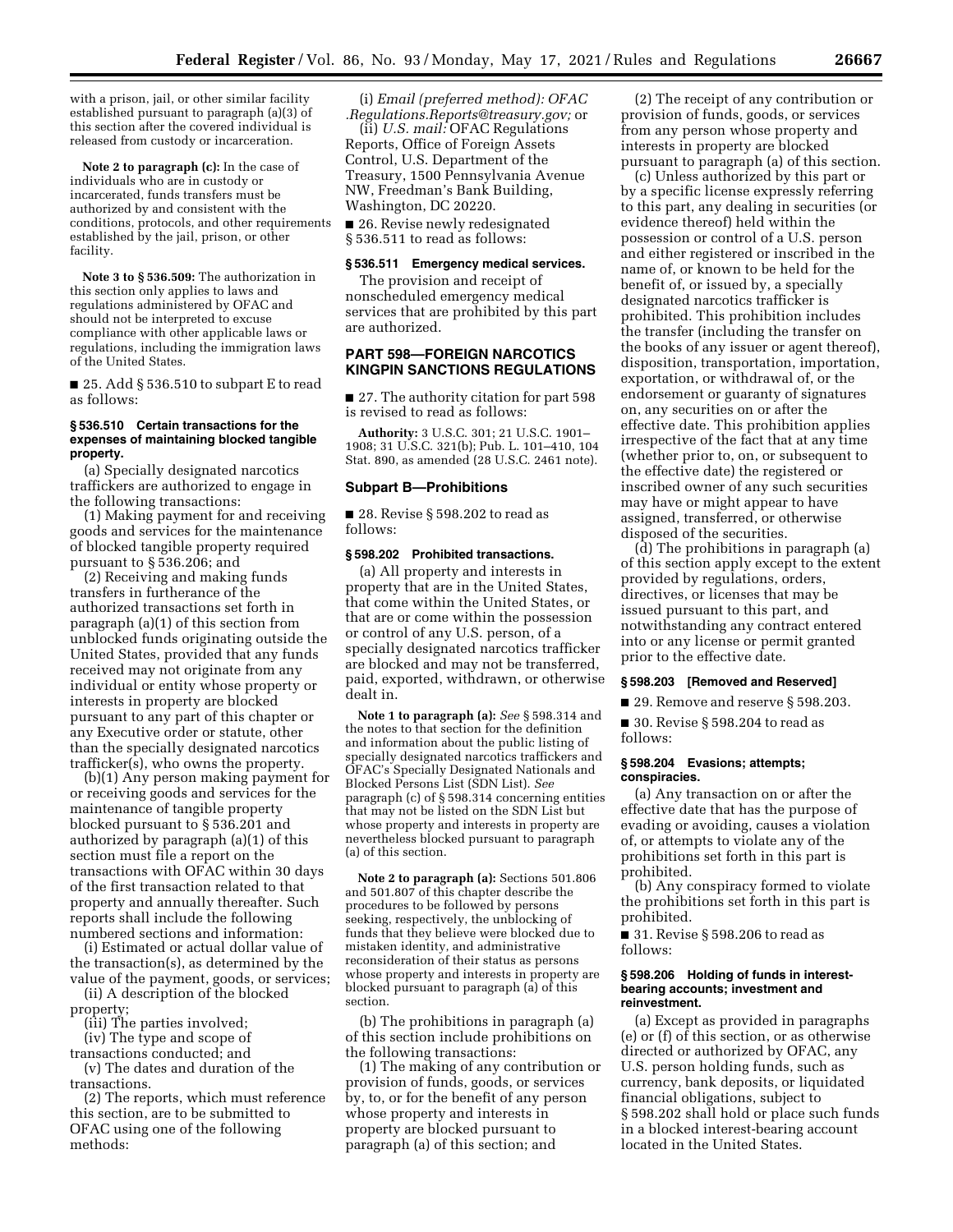(b)(1) For purposes of this section, the term *blocked interest-bearing account*  means a blocked account:

(i) In a federally insured U.S. bank, thrift institution, or credit union, provided the funds are earning interest at rates that are commercially reasonable; or

(ii) With a broker or dealer registered with the Securities and Exchange Commission under the Securities Exchange Act of 1934 (15 U.S.C. 78a *et seq.*), provided the funds are invested in a money market fund or in U.S. Treasury bills.

(2) Funds held or placed in a blocked account pursuant to paragraph (a) of this section may not be invested in instruments the maturity of which exceeds 180 days.

(c) For purposes of this section, a rate is commercially reasonable if it is the rate currently offered to other depositors on deposits or instruments of comparable size and maturity.

(d) For purposes of this section, if interest is credited to a separate blocked account or subaccount, the name of the account party on each account must be the same.

(e) Blocked funds held in instruments the maturity of which exceeds 180 days at the time the funds become subject to § 598.202 may continue to be held until maturity in the original instrument, provided any interest, earnings, or other proceeds derived therefrom are paid into a blocked interest-bearing account in accordance with paragraphs (a) or (f) of this section.

(f) Blocked funds held in accounts or instruments outside the United States at the time the funds become subject to § 598.202 may continue to be held in the same type of accounts or instruments, provided the funds earn interest at rates that are commercially reasonable.

(g) This section does not create an affirmative obligation for the holder of blocked tangible property, such as real or personal property, or of other blocked property, such as debt or equity securities, to sell or liquidate such property. However, OFAC may issue licenses permitting or directing such sales or liquidation in appropriate cases.

(h) Funds subject to this section may not be held, invested, or reinvested in a manner that provides immediate financial or economic benefit or access to any person whose property and interests in property are blocked pursuant to § 598.202, nor may their holder cooperate in or facilitate the pledging or other attempted use as collateral of blocked funds or other assets.

■ 32. Add § 598.207 to subpart B to read as follows:

#### **§ 598.207 Expenses of maintaining blocked tangible property; liquidation of blocked property.**

(a) Except as otherwise authorized, and notwithstanding the existence of any rights or obligations conferred or imposed by any international agreement or contract entered into or any license or permit granted prior to the effective date, all expenses incident to the maintenance of tangible property blocked pursuant to § 598.202 shall be the responsibility of the owners or operators of such property, which expenses shall not be met from blocked funds.

(b) Property blocked pursuant to § 598.202 may, in the discretion of OFAC, be sold or liquidated and the net proceeds placed in a blocked interestbearing account in the name of the owner of the property.

## **Subpart C—General Definitions**

■ 33. Add § 598.300 to subpart C to read as follows:

## **§ 598.300 Applicability of definitions.**

The definitions in this subpart apply throughout the entire part.

■ 34. Revise § 598.301 to read as follows:

#### **§ 598.301 Blocked account; blocked property.**

The terms *blocked account* and *blocked property* shall mean any account or property subject to the prohibitions in § 598.202 held in the name of a specially designated narcotics trafficker, or in which such person has an interest, and with respect to which payments, transfers, exportations, withdrawals, or other dealings may not be made or effected except pursuant to a license or other authorization from OFAC expressly authorizing such action.

**Note 1 to § 598.301:** *See* § 598.314 concerning the blocked status of property and interests in property of an entity that is directly or indirectly owned, whether individually or in the aggregate, 50 percent or more by one or more specially designated narcotics traffickers.

■ 35. Revise § 598.305 to read as follows:

#### **§ 598.305 Foreign person.**

The term *foreign person* means any citizen or national of a foreign state, wherever located, or any entity not organized under the laws of the United States, but does not include a foreign state.

## **§ 598.306 [Removed and Reserved]**

■ 36. Remove and reserve § 598.306.

■ 37. Revise § 598.308 to read as follows:

## **§ 598.308 Licenses; general and specific.**

(a) Except as otherwise provided in this part, the term *license* means any license or authorization contained in or issued pursuant to this part.

(b) The term *general license* means any license or authorization the terms of which are set forth in subpart E of this part or made available on OFAC's website: *[www.treasury.gov/ofac.](http://www.treasury.gov/ofac)* 

(c) The term *specific license* means any license or authorization issued pursuant to this part, but not set forth in subpart E of this part or made available on OFAC's website: *[www.](http://www.treasury.gov/ofac) [treasury.gov/ofac.](http://www.treasury.gov/ofac)* 

**Note 1 to § 598.308:** *See* § 501.801 of this chapter on licensing procedures.

■ 38. Revise § 598.313 to read as follows:

## **§ 598.313 Significant foreign narcotics trafficker.**

The term *significant foreign narcotics trafficker* means any foreign person that plays a significant role in international narcotics trafficking that the President has determined to be appropriate for sanctions and has publicly identified under section 804(b) or section 804(h)(1) of the Foreign Narcotics Kingpin Designation Act (21 U.S.C. 1903(b) or (h)(1)).

**Note 1 to § 598.313:** On May 15, 2015, the functions conferred upon the President by sections 804(b) and (h) of the Foreign Narcotics Kingpin Designation Act (21 U.S.C. 1903(b) and (h)), were delegated to the Secretary of the Treasury.

■ 39. Revise § 598.314 to read as follows:

### **§ 598.314 Specially designated narcotics trafficker.**

The term *specially designated narcotics trafficker* means:

(a) Significant foreign narcotics traffickers; and

(b) Foreign persons designated by the Secretary of the Treasury, in consultation with the Attorney General, the Director of Central Intelligence, the Director of the Federal Bureau of Investigation, the Administrator of the Drug Enforcement Administration, the Secretary of Defense, and the Secretary of State, because they are found to be:

(1) Materially assisting in, or providing financial or technological support for or to, or providing goods or services in support of, the international narcotics trafficking activities of a specially designated narcotics trafficker;

(2) Owned, controlled, or directed by, or acting for or on behalf of, a specially designated narcotics trafficker; or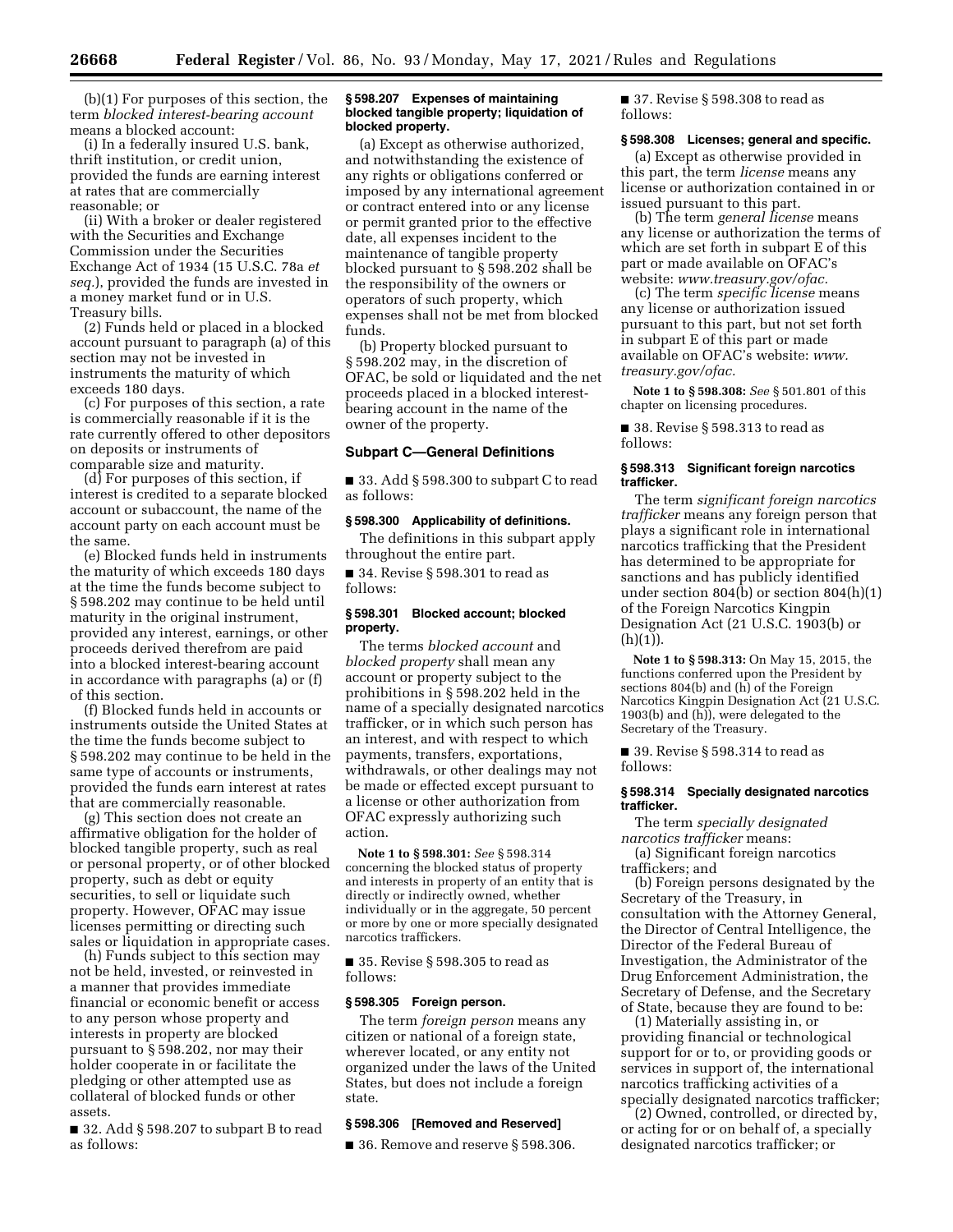(3) Playing a significant role in international narcotics trafficking; and

(c) Entities owned in the aggregate, directly or indirectly, 50 percent or more by one or more specially designated narcotics traffickers.

**Note 1 to § 598.314:** The names of persons determined to fall within paragraph (a) or (b) of this definition, whose property and interests in property therefore are blocked pursuant to this part, are published in the **Federal Register** and incorporated into OFAC's Specially Designated Nationals and Blocked Persons List (SDN List) with the identifier ''[SDNTK].'' The SDN List is accessible through the following page on OFAC's website: *[www.treasury.gov/sdn.](http://www.treasury.gov/sdn)*  Additional information pertaining to the SDN List can be found in Appendix A to this chapter. Entities that fall within paragraph (c) of this section are also persons whose property and interests in property are blocked pursuant to this part, regardless of whether they are identified by OFAC or appear on the SDN List.

**Note 2 to § 598.314:** The Foreign Narcotics Kingpin Designation Act (21 U.S.C. 1901– 1908), in Section 806 (21 U.S.C. 1905), authorizes the blocking of property and interests in property of a person during the pendency of an investigation. The names of persons whose property and interests in property are blocked pending investigation pursuant to this part also are published in the **Federal Register** and incorporated into the SDN List with the identifier ''[BPI–SDNTK].''

**Note 3 to § 598.314:** Sections 501.806 and 501.807 of this chapter describe the procedures to be followed by persons seeking, respectively, the unblocking of funds that they believe were blocked due to mistaken identity, or administrative reconsideration of their status as persons whose property and interests in property are blocked pursuant to this part.

#### **§ 598.315 [Removed and Reserved]**

■ 40. Remove and reserve § 598.315.

■ 41. Add § 598.320 to subpart C to read as follows:

## **§ 598.320 Finance.**

The term *finance* includes engaging in any transaction involving funds, other assets, property, or interest in property, that are derived, obtained, or retained from, directly or indirectly, narcotic drugs, controlled substances, or listed chemicals. This includes the transporting, transmitting, or transferring of any such assets, property, or interests in property that creates the appearance that the funds, assets, or property were legitimately acquired, furthers the illicit activity, conceals or disguises the assets, avoids reporting requirements, or otherwise promotes the carrying on of illicit activity, such as money laundering.

**Note 1 to § 598.320:** The definition of *finance* listed above is specific to this part and not any other parts of Chapter 31. *See*  § 598.101.

■ 42. Add § 598.321 to subpart C to read as follows:

## **§ 598.321 OFAC.**

The term *OFAC* means the Department of the Treasury's Office of Foreign Assets Control.

## **Subpart D—Interpretations**

■ 43. Revise § 598.404 to read as follows:

#### **§ 598.404 Setoffs prohibited.**

A setoff against blocked property (including a blocked account), whether by a U.S. bank or other U.S. person, is a prohibited transfer under § 598.202 if effected after the effective date.

■ 44. Revise § 598.406 to read as follows:

## **§ 598.406 Provision of services.**

(a) The prohibitions on transactions contained in § 598.202 apply to services performed in the United States or by U.S. persons, wherever located, including by a foreign branch of an entity located in the United States:

(1) On behalf of or for the benefit of a specially designated narcotics trafficker; or

(2) With respect to property interests of a specially designated narcotics trafficker.

(b) For example, U.S. persons may not, except as authorized by or pursuant to this part, provide legal, accounting, financial, brokering, freight forwarding, transportation, public relations, or other services to a specially designated narcotics trafficker.

**Note 1 to § 598.406:** *See* §§ 598.507 and 598.513 on licensing policy with regard to the provision of certain legal and emergency medical services.

■ 45. Revise § 598.407 to read as follows:

# **§ 598.407 Offshore transactions involving blocked property.**

The prohibitions in § 598.202 on transactions or dealings involving blocked property, as defined in § 598.301, apply to transactions by any U.S. person in a location outside the United States.

■ 46. Revise § 598.409 to read as follows:

#### **§ 598.409 Credit extended and cards issued by financial institutions to a specially designated narcotics trafficker.**

The prohibition in § 598.202 on dealing in property subject to that

section prohibits U.S. financial institutions from performing under any existing credit agreements, including charge cards, debit cards, or other credit facilities issued by a financial institution to a specially designated narcotics trafficker.

■ 47. Add § 598.411 to subpart D to read as follows:

#### **§ 598.411 Charitable contributions.**

Unless specifically authorized by OFAC pursuant to this part, no charitable contribution of funds, goods, services, or technology, including contributions to relieve human suffering, such as food, clothing, or medicine, may be made by, to, or for the benefit of, or received from, a specially designated narcotics trafficker. For the purposes of this part, a contribution is made by, to, or for the benefit of, or received from, a specially designated narcotics trafficker if made by, to, or in the name of, or received from or in the name of, such a person; if made by, to, or in the name of, or received from or in the name of, an entity or individual acting for or on behalf of, or owned or controlled by, such a person; or if made in an attempt to violate, to evade, or to avoid the bar on the provision of contributions by, to, or for the benefit of such a person, or the receipt of contributions from such a person.

## **Subpart E—Licenses, Authorizations, and Statements of Licensing Policy**

■ 48. Revise § 598.507 to read as follows:

## **§ 598.507 Provision of certain legal services.**

(a) The provision of the following legal services to or on behalf of a specially designated narcotics trafficker is authorized, provided that any receipt of payment of professional fees and reimbursement of incurred expenses must be authorized pursuant to §§ 598.508 and 598.509, which authorize certain types of payments for legal services; via specific license; or otherwise pursuant to this part:

(1) Provision of legal advice and counseling on the requirements of and compliance with the laws of the United States or any jurisdiction within the United States, provided that such advice and counseling are not provided to facilitate transactions in violation of this part;

(2) Representation of persons when named as defendants in or otherwise made parties to legal, arbitration, or administrative proceedings before any U.S. federal, state, or local court or agency;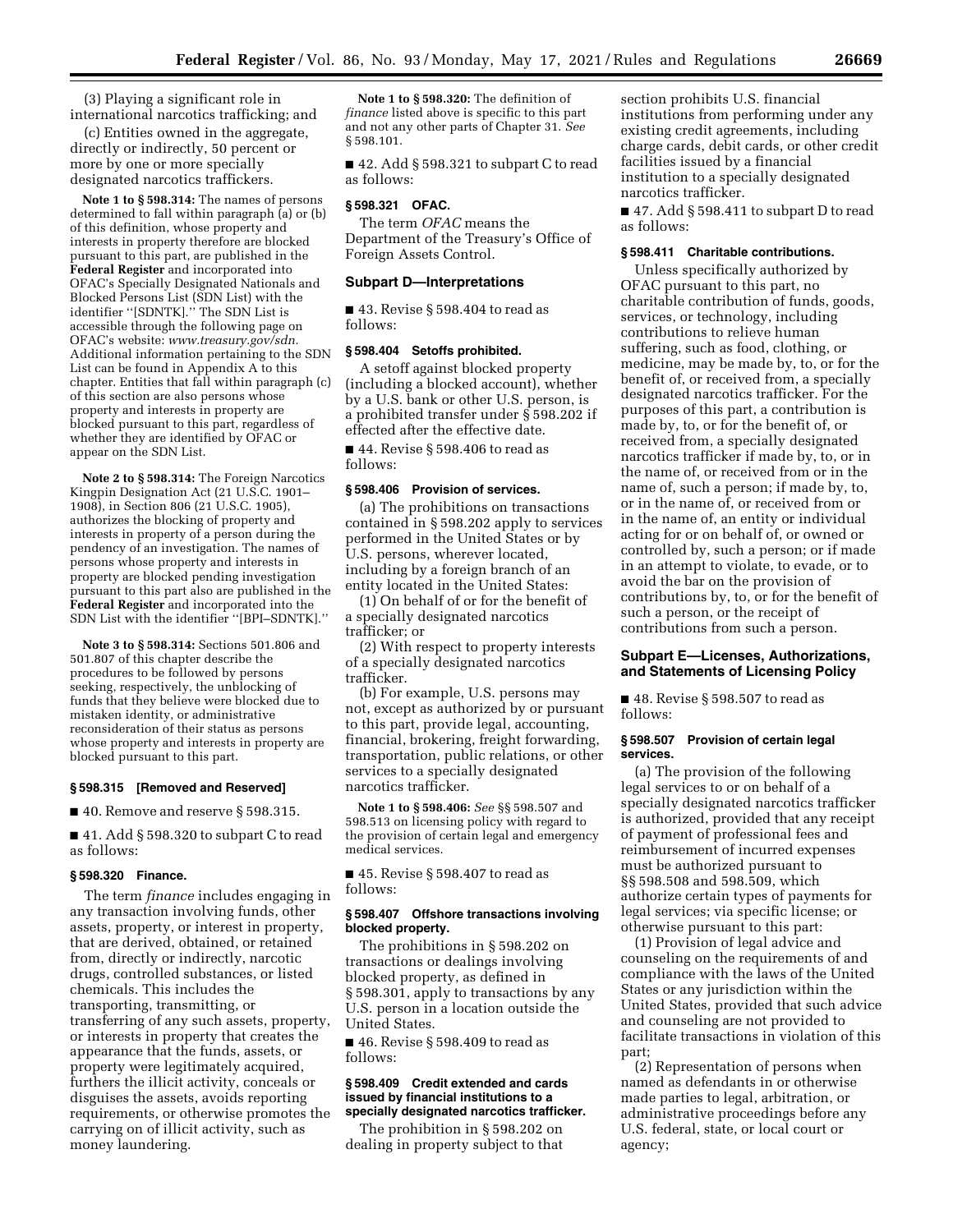(3) Initiation and conduct of legal, arbitration, or administrative proceedings before any U.S. federal, state, or local court or agency;

(4) Representation of persons before any U.S. federal, state, or local court or agency with respect to the imposition, administration, or enforcement of U.S. sanctions against such persons; and

(5) Provision of legal services in any other context in which prevailing U.S. law requires access to legal counsel at public expense.

(b) The provision of any other legal services to specially designated narcotics traffickers, not otherwise authorized in this part, requires the issuance of a specific license.

(c) U.S. persons do not need to obtain specific authorization to provide related services, such as making filings and providing other administrative services, that are ordinarily incident to the provision of services authorized by this paragraph. Additionally, U.S. persons who provide services authorized by this paragraph do not need to obtain specific authorization to contract for related services that are ordinarily incident to the provision of those legal services, such as those provided by private investigators or expert witnesses, or to pay for such services. *See* § 598.405.

(d) Entry into a settlement agreement or the enforcement of any lien, judgment, arbitral award, decree, or other order through execution, garnishment, or other judicial process purporting to transfer or otherwise alter or affect property or interests in property blocked pursuant to § 598.202(a), is prohibited unless licensed pursuant to this part.

**Note 1 to § 598.507:** Pursuant to part 501, subpart E, of this chapter, U.S. persons seeking administrative reconsideration or judicial review of their designation or the blocking of their property and interests in property may apply for a specific license from OFAC to authorize the release of certain blocked funds necessary for the payment of professional fees and reimbursement of incurred expenses where alternative funding sources are not available.

■ 49. Add § 598.508 to subpart E to read as follows:

# **§ 598.508 Payments for legal services from funds originating outside the United States.**

(a) *Professional fees and incurred expenses.* (1) Receipt of payment of professional fees and reimbursement of incurred expenses for the provision of legal services authorized pursuant to § 598.507(a) to or on behalf of a specially designated narcotics trafficker is authorized from funds originating outside the United States, provided that the funds do not originate from:

(i) A source within the United States; (ii) Any source, wherever located, within the possession or control of a U.S. person; or

(iii) Any individual or entity, other than the person on whose behalf the legal services authorized pursuant to § 598.507(a) are to be provided, whose property and interests in property are blocked pursuant to any part of this chapter or any Executive order or statute.

(2) This paragraph authorizes the blocked person on whose behalf the legal services authorized pursuant to § 598.507(a) are to be provided to make payments for authorized legal services using funds originating outside the United States that were not previously blocked.

(b) *Reports.* (1) U.S. persons who receive payments pursuant to paragraph (a) of this section must submit annual reports no later than 30 days following the end of the calendar year during which the payments were received providing information on the funds received. Such reports shall specify:

(i) The individual or entity from whom the funds originated and the amount of funds received; and (ii) If applicable:

(A) The names of any individuals or entities providing related services to the U.S. person receiving payment in connection with authorized legal services, such as private investigators or expert witnesses;

(B) A general description of the services provided; and

(C) The amount of funds paid in connection with such services.

(2) The reports, which must reference this section, are to be submitted to OFAC using one of the following methods:

(i) *Email (preferred method): [OFAC.](mailto:OFAC.Regulations.Reports@treasury.gov) [Regulations.Reports@treasury.gov;](mailto:OFAC.Regulations.Reports@treasury.gov)* or

(ii) *U.S. mail:* OFAC Regulations Reports, Office of Foreign Assets Control, U.S. Department of the Treasury, 1500 Pennsylvania Avenue NW, Freedman's Bank Building, Washington, DC 20220.

 $\blacksquare$  50. Add § 598.509 to subpart E to read as follows:

## **§ 598.509 Payment of legal fees and expenses at public expense.**

U.S. persons that are attorneys, law firms, or legal services organizations are authorized to receive payment of professional fees and reimbursement of incurred expenses from public funds for the provision of legal services authorized by § 598.507(a).

 $\blacksquare$  51. Add § 598.510 to subpart E to read as follows:

## **§ 598.510 Certain transactions for maintenance, employment, and related banking services for blocked individuals physically located in the United States.**

(a) Individuals who are specially designated narcotics traffickers who are in U.S. custody or incarcerated in jails, prisons, or similar facilities in the United States (''covered individuals''), are authorized to engage in the following transactions within the United States:

(1) Purchasing, making payment for, and receiving goods and services for their maintenance and the maintenance of their spouse or persons who are sharing or who would ordinarily share a common dwelling as a family with them, located in the United States, including food, clothing, housing, medical care, education, transportation, insurance, and utilities;

(2) Obtaining or continuing employment and engaging in all transactions ordinarily incident to such employment, including receipt of salary and benefits;

(3) Establishing accounts with a U.S. financial institution, or a commissarytype account with a prison, jail, or other similar facility, located in the United States, for use in connection with the transactions authorized in paragraph (a)(1) and (a)(2) of this section; and

(4) Receiving and making funds transfers in furtherance of the authorized transactions set forth in paragraphs (a)(1) through (3) of this section from unblocked funds originating within or outside the United States, provided that any funds received may not originate from any individual or entity whose property or interests in property are blocked pursuant to any part of this chapter or any Executive order or statute, other than the covered individual or his or her spouse or persons who are sharing or who would ordinarily share a common dwelling as a family with the covered individual.

(b) Any financial institution that has established any account pursuant to paragraph (a)(3) of this section, excluding commissary-type accounts with prisons, jails, or other similar facilities, must provide the name and address of the financial institution, the name of the account holder, and the account number to OFAC within 10 business days of the establishment of the account.

(c) This general license does not authorize any funds transfers to any location outside the United States.

**Note 1 to paragraph (c):** A covered individual has an interest in any funds remaining in a commissary-type account with a prison, jail, or other similar facility established pursuant to paragraph (a)(3) of